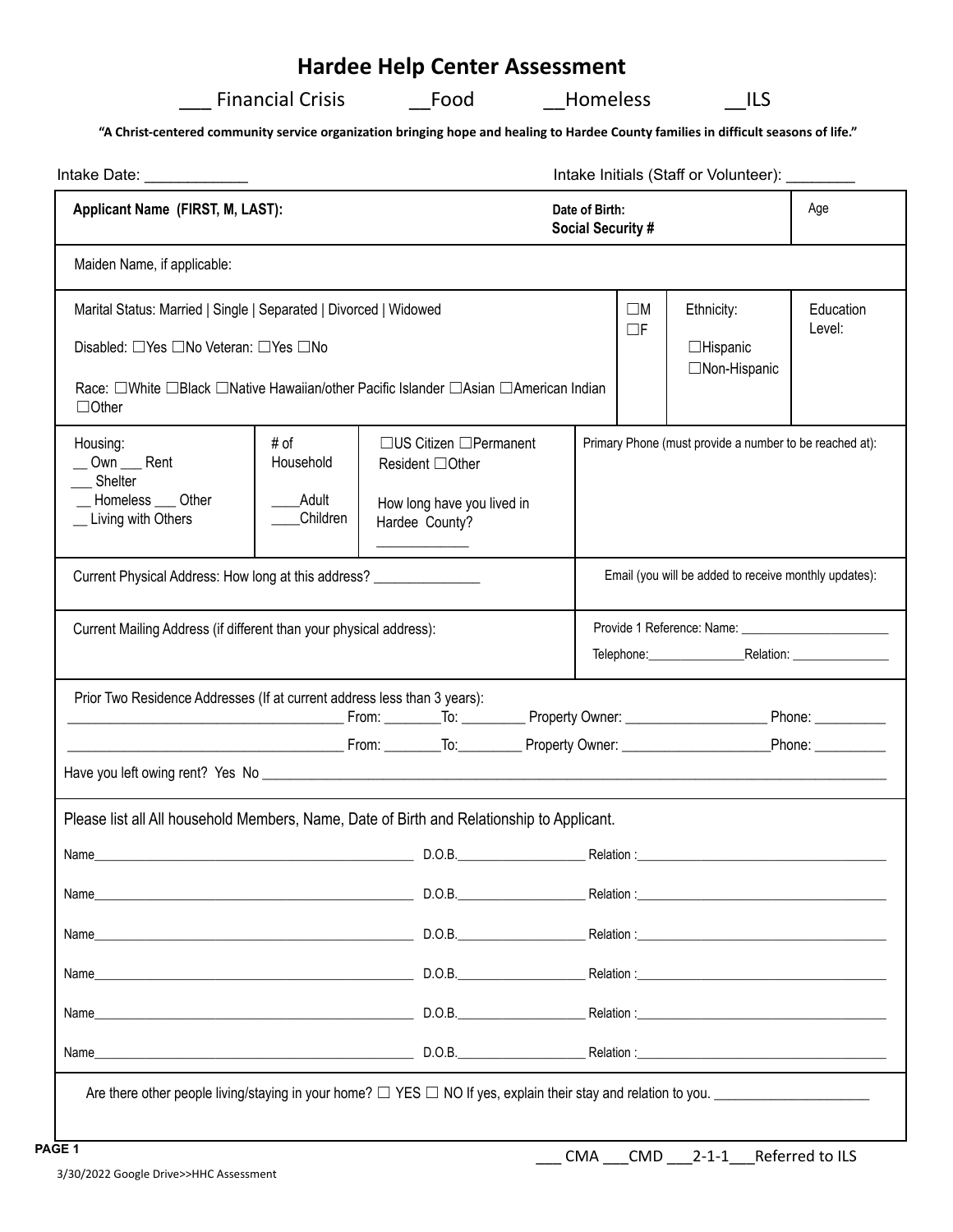# **Hardee Help Center Assessment**

**"A Christ-centered community service organization bringing hope and healing to Hardee County families in difficult seasons of life."**

## **Employment: List all Adult Household Member Employment.**

| Employee Name:                                      |  | Employee Name:                                            |  |  |
|-----------------------------------------------------|--|-----------------------------------------------------------|--|--|
| Current/Previous<br>Employer:                       |  | Current/Previous<br>Employer:                             |  |  |
| Telephone:                                          |  | Telephone:                                                |  |  |
| Employment Start / end dates                        |  | Employment Start / end dates                              |  |  |
| Hourly Wage/ Weekly Pay:                            |  | Hourly Wage/Weekly Pay:                                   |  |  |
| How has your earned income been disrupted?          |  | How has your earned income been disrupted?                |  |  |
| Job Status: FT, PT, Temp, Seasonal? Hours per week? |  | Job Status: FT, PT, Temp, Seasonal? Hours per week? _____ |  |  |

### **List all Household Members Monthly Income: Total Household Income: \$\_\_\_\_\_\_\_\_\_\_\_\_**

Please include all S.S, SSI, Child Support, Cash Assistance, Unemployment, Paycheck, Self Employment etc..

| Do you receive Food Stamps? | Date Received: | Amount: |  |
|-----------------------------|----------------|---------|--|
| Type:                       | Amount:        |         |  |
| Type:                       | Amount:        |         |  |
| Type:                       | Amount:        |         |  |
| Type:                       | Amount:        |         |  |
| Type:                       | Amount:        |         |  |

# **List all Household Members Monthly Expense: Total Expenses: \$**\_\_\_\_\_\_\_\_\_\_\_

| Rent/Mortgage: \$ | Childcare: \$                                           |
|-------------------|---------------------------------------------------------|
| Utilities: \$     | Credit Card: \$                                         |
| Phone: \$         | Loans: \$                                               |
| Vehicle: \$       | Food: \$                                                |
| Insurance: \$     | Pet food:\$<br>Household Items: \$<br>Personal Care: \$ |
| Fuel: \$          | Laundry: \$                                             |
| Cable: \$         | Other: \$                                               |
| Internet: \$      | Other: \$                                               |